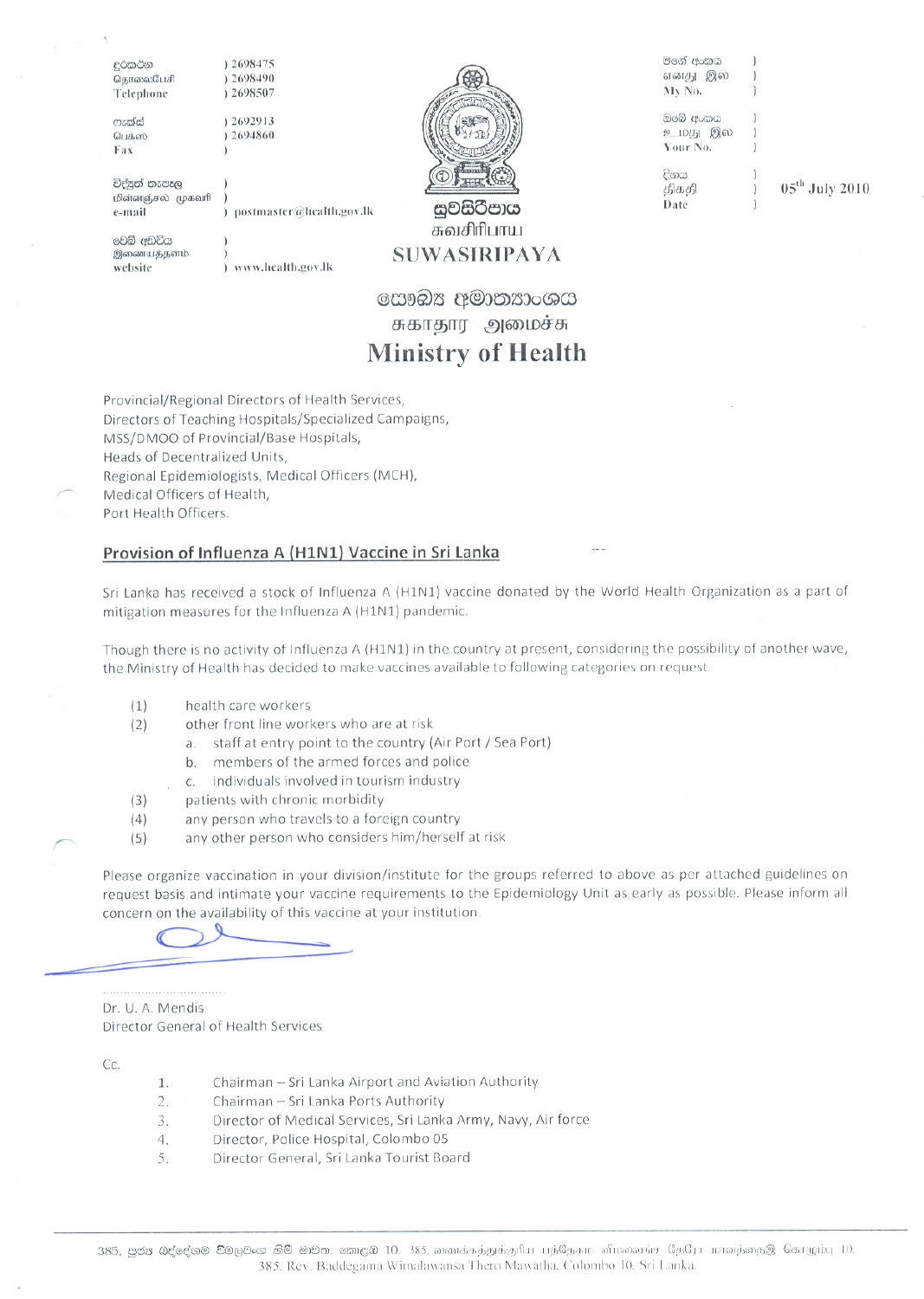# **Guidelines on administration of Influenza A (H1N1) 2009 vaccine**

# **1. INTRODUCTION:**

This vaccine is a monovalent, unadjuvented inactivated, split‐virus vaccine, produced by the CSL Biotherapies (Parkville, Australia). Using one of the candidate reassortant vaccine viruses recommended by the WHO. The vaccine was prepared in embryonated chicken eggs with the same standard techniques that are used for the production of seasonal trivalent inactivated vaccines.

# **2. GROUPS FOR VACCINATION IN SRI LANKA**

The following groups will be considered for vaccination against influenza A/H1N1.

- (a) **Health workers** in both public and private health care institutions which include both curative and preventive health care institutions. All Medical Officers, Assistant and Registered Medical Officers, Nursing Officers, Paramedical staff, clerical staff, attendants, labourers, security staff and any other staff attached to curative health care institutions are eligible to receive the vaccine on their request. In preventive health care institutions, MOH, AMOH, other Medical Officers, PHNS, SPHM, PHM, SPHI, PHI, PPO, HMA, labourers or any other staff attached to preventive health institutions (RDHS, MOH offices, and special campaigns) should receive the vaccine on their request.
- (b) **Individuals with potential high risk of severe disease and complications** of pandemic influenza A/H1N1 at any age as indicated in the General Circular No: 01‐37/2009 should also be considered for vaccination . These individuals will comprise of
	- People with at least one chronic morbidity potentially capable of leading to severe disease, rapid progression or complication of pandemic influenza A/H1N1
		- Chronic lung diseases including bronchial asthma
		- Chronic cardiovascular disorders excluding hypertension
		- Chronic renal, hepatic and haematological conditions including sickle cell disease,
		- Metabolic disorders including diabetes mellitus
	- People with immunosuppressive conditions
		- Immunosuppression caused by medications
		- HIV/AIDS
	- Those with disorders compromising respiratory function
		- e.g. spinal cord injuries, seizure disorders
	- Any other disease deemed high risk by a consultant physician /paediatrician or any other specialist medical officer

# (c) **Any front line worker who is at risk of influenza A/H1N1**

- Staff at entry point to the country ( Air port/sea port )
- Members of the armed forces and police
- Individuals involved in tourism industry

# (d) **Any person who travels to a foreign country**

(e) **Any other person who considers him/herself at risk**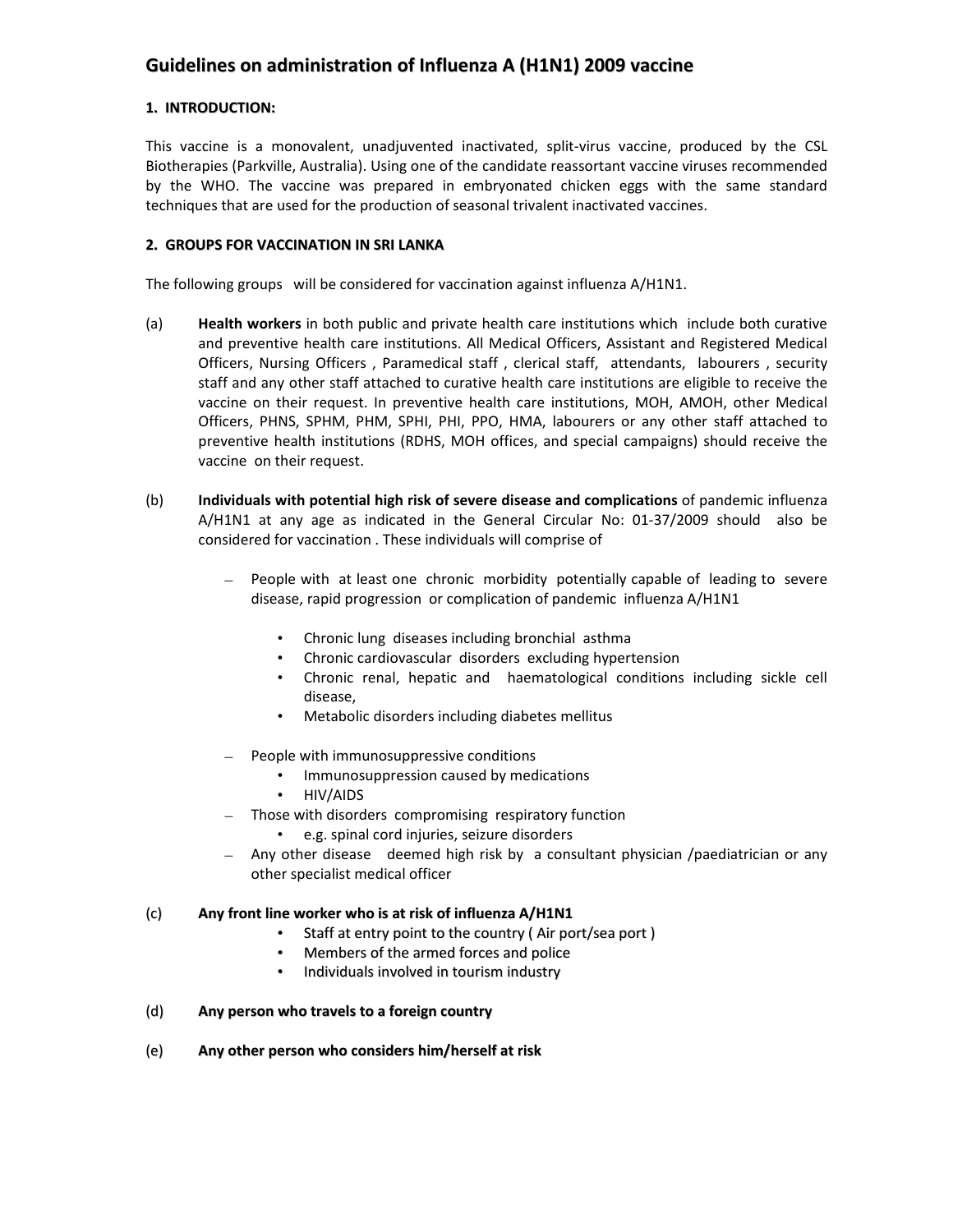#### **3. DOSE AND SCHEDULE**

since data on the use of this vaccine in children is not yet available, it is generally recommended to adults adolescents and children 10 years of age and older.

#### *Children aged 10 years to 18 years*

A single dose of 0.5 ml

# *Adults over 18 years*

A single dose of 0.5 ml.

#### **Route and site of administration**

intramuscularly to the deltoid muscle of the upper arm.

# **4. STORAGE**

Vaccine should be stored at 2−8°C (36−46°F). Do not freeze. Protect from light. The vaccine in the vial must be used within 24 hours after piercing the stopper. Do not use Influenza A (H1N1) 2009 Monovalent Vaccine beyond the expiration date printed on the label.

# **5. CONTRAINDICATIONS**

- Individuals with known hypersensitivity to eggs, chicken protein, Thiomersal (for Thiomersal containing vaccines only),neomycin or polymyxin B sulphate (Though this vaccine contains a limited amount of egg protein, these proteins can induce immediate hypersensitivity reactions among persons who have severe egg allergy)
- Anyone who has had a life threatening reactions to a previous dose of any influenza vaccine

# **6. PRECAUTIONS:**

Immunization must be postponed in people who have febrile (Fever >38<sup>0</sup>C) and acute illness

Precautions should be taken to avoid undesirable reactions before administering the I A /H1N1/ 2009 MV vaccine. These precautions include review of the recipient's medical history, particularly regarding hypersensitivity reactions to previous administration of any type of vaccine although it is not a contraindication.

If Guillain Barre Syndrome (GBS) has occurred within 6 months of previous influenza vaccination, decision to administer I A /H1N1/ 2009 MV vaccine should be based on careful consideration of potential benefits and risks.

I A /H1N1/ 2009 MV vaccine could be administered to immunocompromised individuals including those who are receiving systemic corticosteroids and immunosuppressive therapy. However, it has to be borne in mind that they may have diminished immune response.

All vaccine centers should have emergency trays and relevant health staff in ready to manage possible anaphylactic reactions if it occurs following administration of I A /H1N1/ 2009 MV.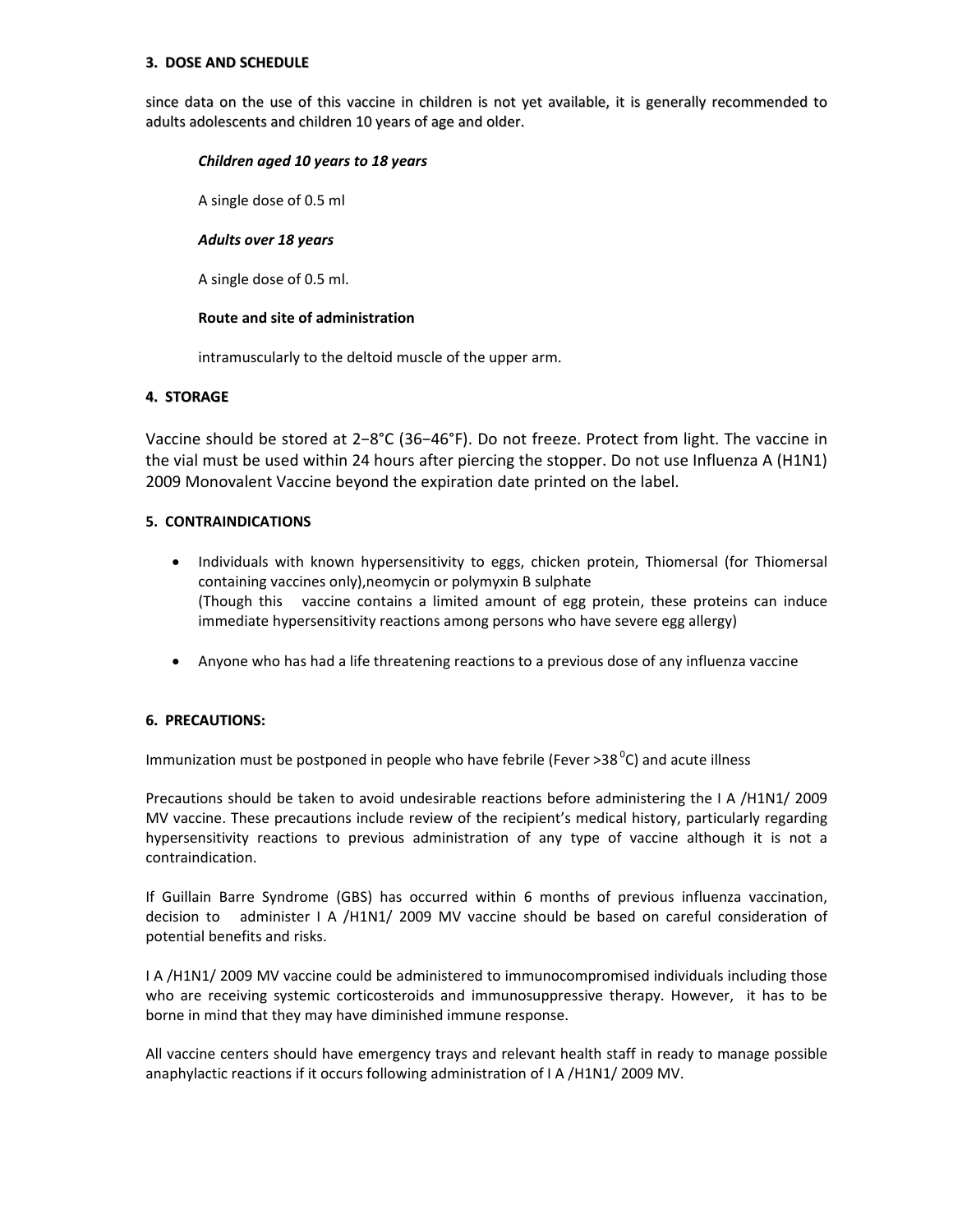#### **7. ADVERSE EFFECTS FOLLOWING IMMUNIZATION**

IA/H1N1/2009 CSL MV is relatively a new vaccine and therefore information on AEFI specific to IA/H1N1/2009 CSL MV detected in clinical trials and post marketing surveillance is limited at the moment. This limited information demonstrates that the IA/H1N1/2009 CSL MV is safe and well tolerated. Since the CSL's trivalent seasonal influenza vaccine is manufactured by the same process, AEFI due to influenza A/H1N1/2009 CSL MV should be very much similar to that due to trivalent seasonal influenza vaccines. Therefore based on clinical trials and post marketing surveillance data of seasonal influenza vaccines and influenza A/H1N1/2009 CSL MV, following AEFI are possible for IA/H1N1 MV.

#### **AEFI in adults:**

Most common local AEFI were tenderness, pain, redness and swelling at the injection site Most common systemic AEFI were headache, malaise and muscle ache

#### **AEFI in children**

Most common local AEFI were pain redness and swelling at the injection site. Most common systemic AEFI irritability, rhinitis, fever, cough, loss of appetite, vomiting, diarrhea, headache, muscle ache and sore throat

The majority of these events are mild to moderate in intensity and self limiting

Please note that serious allergic reactions including anaphylactic shocks are possible after administration of CSL influenza A/H1N1/2009 MV as these reactions have been reported in post marketing surveillance of trivalent seasonal influenza vaccine

# **8. USE IN SPECIFIC GROUPS**

# *Pregnancy:*

Safety and effectiveness of Influenza A /H1N1/ 2009 MV have not been established in clinical trials in pregnant women. However it is widely accepted by regulatory authorities worldwide (ACIP, TGA, WHO) that the benefits of vaccinating pregnant women outweigh the risks. As pregnant women are at increased risk for severe disease, potentially resulting in spontaneous abortion and/or death, especially during the second and third trimesters of pregnancy, inactivated non-adjuvanted Influenza A /H1N1/ 2009 vaccines similar to most inactivated seasonal influenza trivalent vaccines are considered the preferred option given the extensive safety data on their (inactivated, non‐adjuvanted seasonal influenza vaccine) use in pregnant women. USA, Canada, Australia, UK and many other countries recommend vaccination of pregnant women irrespective of the trimester against pandemic influenza A/H1N1. AEFI with inactivated seasonal influenza vaccines have not differed among pregnant and non‐ pregnant vaccinees. The CDC USA Immunization Safety Office reported in 2006 that the VAERS database (a passive surveillance system in the USA that collects spontaneously reported AEFI) indicated that there were no unexpected adverse events following trivalent influenza vaccines in approximately 2 million pregnant women vaccinated between 2000 and 2003. Considering the current epidemiological situation of H1N1 pandemic, currently it is recommended to consider the benefits and risks of vaccination on individual case by case basis before administering the vaccine during pregranancy in Sri Lanka.